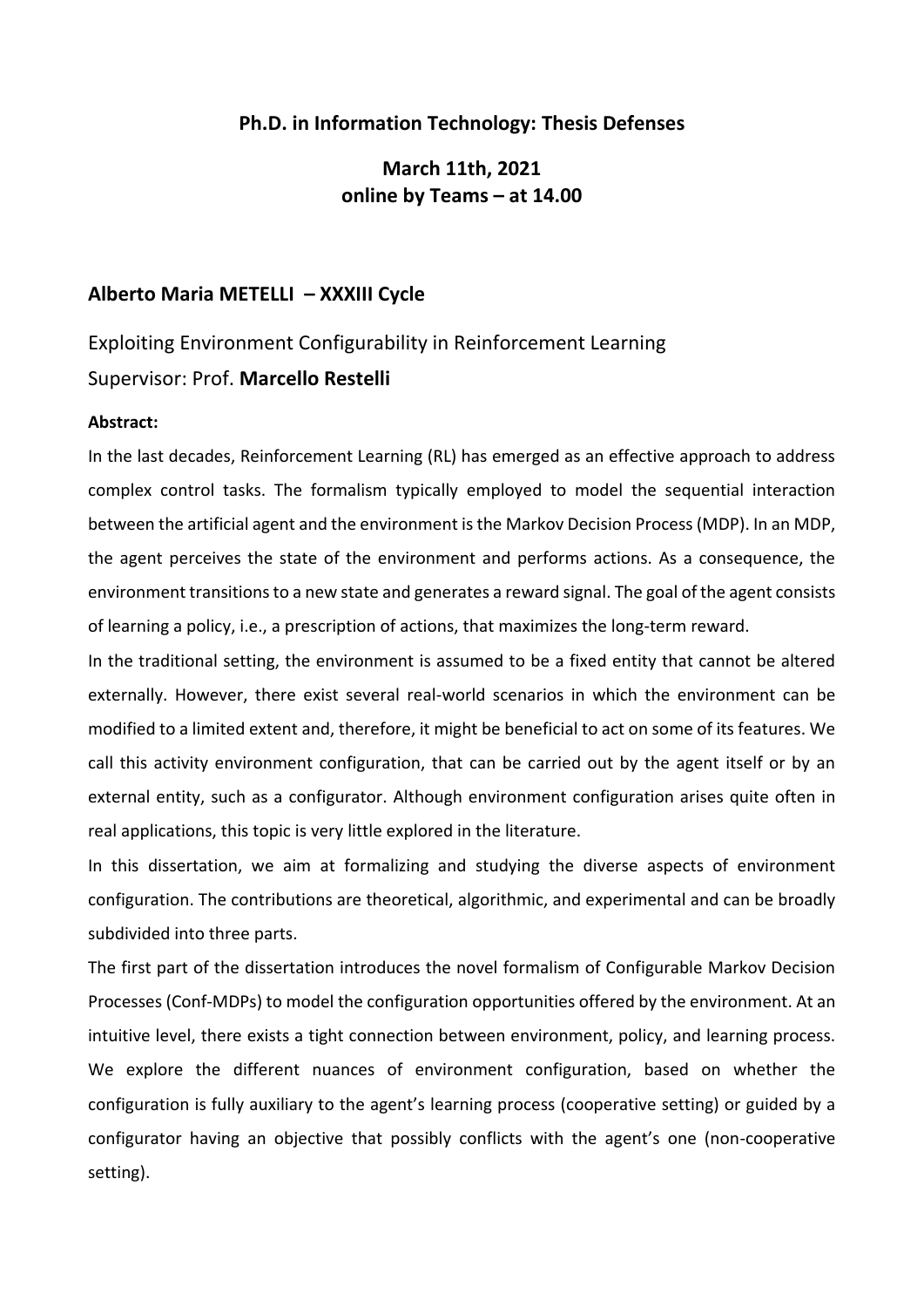In the second part, we focus on the cooperative Conf-MDP setting and we investigate the learning problem consisting of finding an agent policy and an environment configuration that jointly optimize the long-term reward. We provide algorithms for solving finite and continuous Conf-MDPs and experimental evaluations are conducted on both synthetic and realistic domains.

The third part addresses two specific applications of the Conf-MDP framework: policy space identification and control frequency adaptation. In the former, we employ environment configurability to improve the identification of the agent's perception and actuation capabilities. In the latter, instead, we analyze how a specific configurable environmental parameter, the control frequency, can affect the performance of the batch RL algorithms

## **Alessandro NUARA – XXXIII Cycle**

# Machine Learning Algorithms for the Optimization of Internet Advertising **Campaigns**

#### Supervisor: Prof. **Nicola Gatti**

#### **Abstract:**

Online advertising revenue grew to 124:6 billion dollars in 2019, showing a 15% increase over the previous year. The opportunities provided by this market attracted wide attention of the scientific community as well as the industry that requires automatic tools to manage the main processes involved in this market. For this purpose, Artificial Intelligence can play a crucial role in providing techniques to support both publishers and advertisers in their tasks. In this thesis, we design and analyze Machine Learning algorithms for the optimization of Internet advertising campaigns from the advertiser's point-of-view. An advertising campaign is composed of a set of sub-campaigns that differ for the ad (e.g., including text or images), target (e.g., keywords, age, interests), or channel (e.g., search, social, display). In pay-per-click advertising, to get an ad impressed, the advertisers take part in an auction carried out by the publisher, in which they set a bid and a daily budget for each sub-campaign. The bid represents the maximum amount of money the advertisers are willing to pay for a click, whereas the daily budget is the maximum spend in a day for a sub-campaign. The advertisers' goal is to create a set of sub-campaigns and, for each of them, set the bid/daily budget values that maximize the revenue under budget or return-on-investment constraints. This optimization problem is particularly challenging, as it includes many intricate subproblems.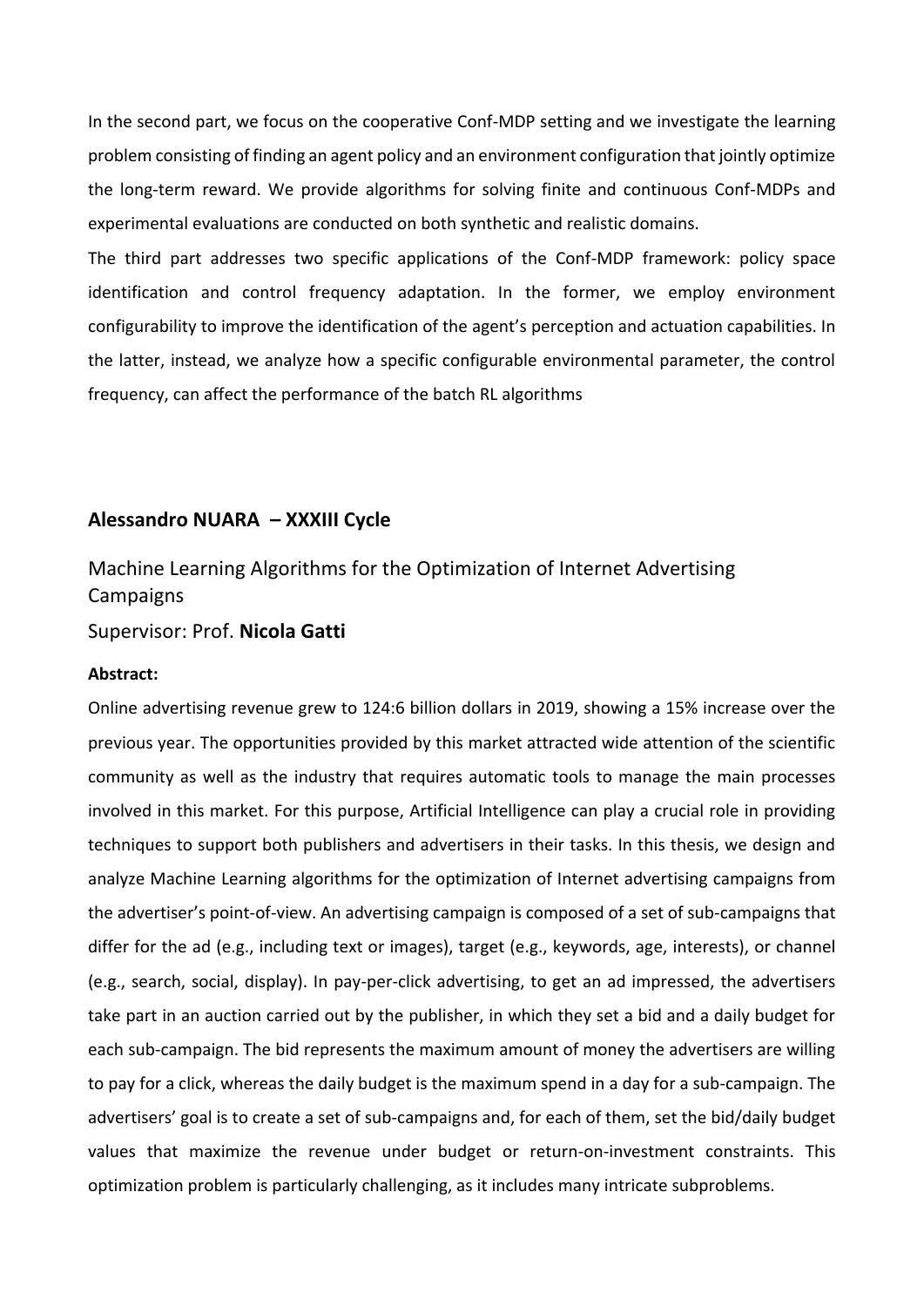In this work, we study four different settings, and we propose algorithms specifically crafted for each of them. For all the problems, we provide a theoretical analysis and an empirical evaluation of our approaches in both synthetic and real-world scenarios showing their superiority if compared with baselines and with the human campaign management.

# **Matteo PAPINI – XXXIII Cycle**

Safe Policy Optimization Supervisor: Prof. **Marcello Restelli**

#### **Abstract:**

Policy Optimization is a family of reinforcement learning algorithms that is particularly suited to realworld control tasks due to its ability of managing high-dimensional decision variables and noisy signals. This also makes Policy Optimization one of the most pressing targets of safety concerns. Outside of simulation, the trial-and-error behavior typical of learning agents can have concrete, potentially catastrophic consequences. The design of reliable adaptive agents for real-world settings requires, first of all, a better theoretical understanding of the learning algorithms used to train them. In this dissertation, we highlight the potential and limitations of existing policy optimization techniques, with a special focus on policy gradient algorithms. We study theoretical properties of policy gradients that are relevant to safety. We establish novel guarantees of monotonic performance improvement and convergence. We also study the trade-offs that safety requirements inevitably engage with sample complexity and exploration. Besides improving the theoretical understanding of policy gradient methods, we design new algorithms with more desirable properties, and evaluate them on simulated continuous control tasks.

# **Andrea TIRINZONI – XXXIII Cycle**

Exploiting Structure for Transfer in Reinforcement Learning Supervisor: Prof. **Marcello RESTELLI**

#### **Abstract:**